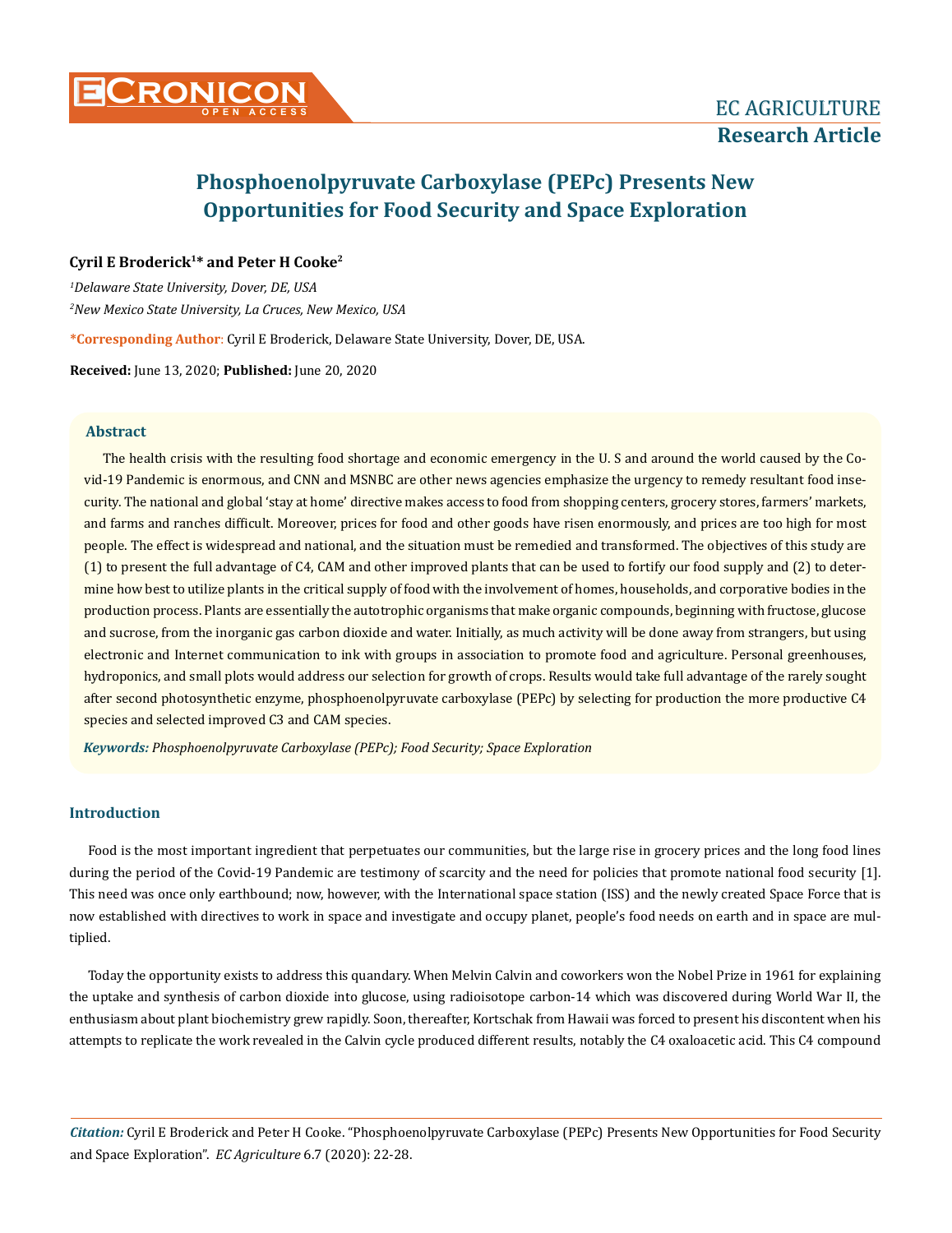was not the C-3 carbon compound, 3-phosphoglyceric acid (3-PGA), reported in the Calvin cycle, contrasting the reports that the C-3 compound, 3-PGA, was the first product of carbon dioxide uptake in the synthesis of glucose. The enzyme that facilitated the uptake of carbon dioxide was Ribulose1,5-biphosphate carboxylase/oxygenase, notably it could react with either carbon dioxide or oxygen. Work by Drs. Hatch and Slack confirmed Korschack's results with sugar cane, and the recognition of alternative pathways to carbon fixation. Now, it is widely known that sugar cane and corn are C4 plants and that C4 species are the most productive and efficient in the world [2].

In addition to C4 plants, we now also recognize Crassulacean Acid Metabolism (CAM) plants. Notably, C4 and CAM plants have a second photosynthetic enzyme, Phosphoenolpyruvate carboxylase (PEPc). Moreover, species that are C4 and CAM plants are more tolerant to high temperatures and have very high water-use-efficiency.

## **Objective of the Study**

Henceforth, we use this opportunity to pursue the following objectives: 1. More globally select and harness species of C4 and CAM species, characterize more details of their metabolism and productivity and recommended them for use in very productive environments, where water is more scarce, on spaceships, including the ISS, and in efforts to inhabit new planets. 2. Characterize the comparative use of C3, C4 and CAM species as food and feedstock for man, fish and seafood and the smaller and larger domesticated livestock animals in efforts to meet demands as well as provide food security for towns, cities, and other communities as well as for space travel.

#### **Methodology**

Plants are the autotrophic organisms that transition the inorganic carbon in carbon dioxide into organic molecules, and plants are needed, directly or indirectly, to produce all living things, including viruses. As spaceships go farther away from Earth, the requirement for meat, fish, and plants - plants being the most critical - is growing enormously. Research with plants, regarding the two photosynthetic enzymes, and living systems in our changing environment, can be most transformative to the technology and our lives!

Methods of this study rely on our knowledge, published literature, and research we have pursued over the years as well as other research efforts being pursued contemporarily. Work with plants has identified a number of unique metabolic plant groupings, many of which have been similarly researched or confirmed by other studies, hence, lie present a summary; yet, however, we believe that it is important to pursue the study and focus on the process.

Re Literature Review: Corn (*Zea mays*) and sugar cane (*Saccharum officinarum*) are two C4 species of very significant economic value, corn being the largest grain crop produced and being the most productive crop by total volume of edible dry matter produced annually. Sugar cane is the largest producer of sugar, but sugar from corn and sugarcane is frequently processed into ethanol, Brazil producing from sugarcane and the US from corn, with per hectare production from sugarcane being almost two times that from corn.

The cultivation of sugar cane or corn in homers or in spaceships recognizes that plant size is a major disadvantage to both corn and sugar cane for in-home or in space greenhouse cultivation.

The U. S. National Academy of Science surveyed studies from around the world and determined that several significant crop plants were underexploited. One very impressive grain crop is Fonio (*Digitaria exilis*), a C4 species. Fonio is a much smaller plant than corn or sugar cane, and it grows from seed to harvest in an average of 60 days. Corn, in contrast, takes an average of 60 to 120 days from seed planting to harvest, dependent on the type or variety. Consequently, C4 plant types with shorter growth cycles, including Fonio, are a preferable group of plants with which to start. Such smaller species include teff (*Eragrostis tef*) from Ethiopia and Brown Top millet (*Brachiaria ramosa* (L) or *Urochloa ramosa*) that is grown in many states in the US for bird feed. In contrast, however, are some other plants that are not grown for food. They include the pigweed (*Amaranthus retroflexus*) and similar C4 plants that take advantage of their C4 Photosynthetic efficiency to outgrow the competition to dominate the land. Many of the other millets are similarly promising but underutilized [3,4].

*Citation:* Cyril E Broderick and Peter H Cooke. "Phosphoenolpyruvate Carboxylase (PEPc) Presents New Opportunities for Food Security and Space Exploration". *EC Agriculture* 6.7 (2020): 22-28.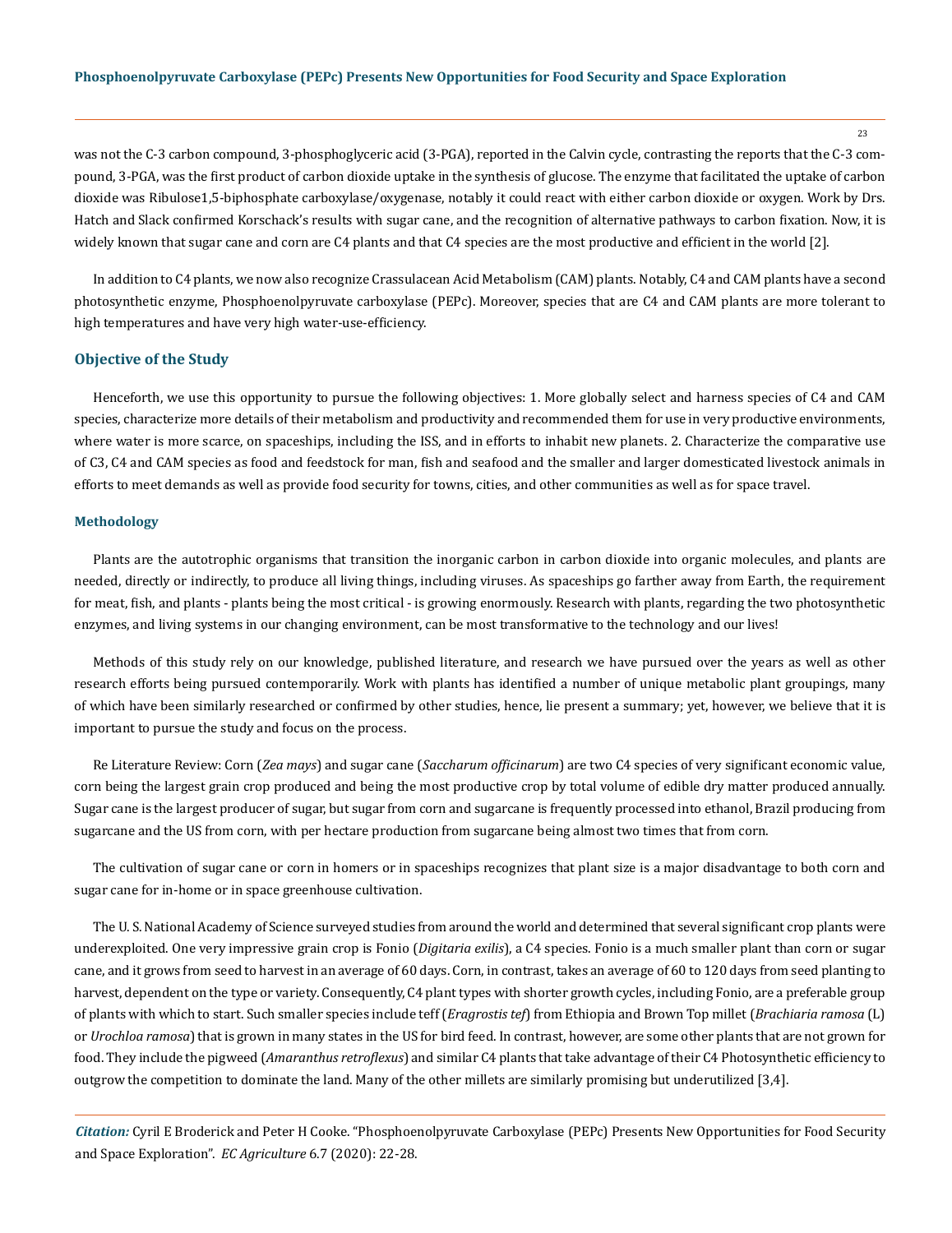## **Hydroponics and tissue culture**

Critical tests with examination of crop species, including their productivity, as well as morphological, anatomical and metabolic properties are continuously being carried out to investigate plants and their cultivation in greenhouses, under hydroponic care, by tissue culture and in laboratories, test plots, and fields, where important discoveries result. During this time of the Covid-19 Pandemic, precaution makes access to many of the facilities untenable, making many analytic techniques unavailable, and results less accessible. However, some openings are available for inquiry into less into less frequently investigated protocols, techniques or subjects.

#### **Confocal microscopy**

Microscopy is a magnificent tool for the examination of internal features of plants via microanatomy. Notably, C4 plants absorb carbon dioxide; an uptake that occurs within the spongy mesophyll, facilitated by PEP carboxylase, the enzyme that facilities the reaction between dissolved CO<sub>2</sub> and phosphoenolpyruvate to synthesize oxaloacetic acid. The oxaloacetate is reduced to malate, a compound that is permeable to the bundle sheath wherein it diffuses. It enters the cells where malate is decarboxylated with the production of pyruvic acid and the release of carbon dioxide within the bundle sheath which is then picked up by the enzyme RuB carboxylase/oxygenase. The picked up CO<sub>2</sub> reacts with ribulose-1,5-biphosphate to form two moles of 3-pgosphoglyceryc acid in the Calvin cycle. The absence of free oxygen in the bundle sheath provides an advantage to the photosynthetic process thereby enabling the Calvin Cycle to go on and produce fructose-6-phosphate more efficiently. Fructose-6-phosphate isomerizes with glucose-6 phosphate and the action of sucrose-6-phosphate synthase catalyzes the reaction of fructose-6-phosphate with UDP glucose to form sucrose-6-phosphate [5]. In plants, the process uses ADP-Glucose as the substrate for sucrose and starch synthesis in the a-1,4 linkage reaction The two monosaccharide moieties lead to the production of sucrose, the glucose-fructose dimer that moves into the vascular bundle to be transported out of the leaf [5,6].

The opportunity to temporally follow the synthesis and deposit of sucrose and starch, among other molecules of interest, including thioglucosides, glucosinolates, and opiates, for example. With threats from novel viruses and microorganisms, information secured in such studies provide guidelines for moieties and processes for contemporary and future intervention [2].

Confocal microscopy with imaging affords ready examination for evaluation of the photosynthetic process and the effects of growth regulators, light and other abiotic and metabolic factors can be a means for revelations of structures and processes that show functional requisites. There are some magnificent results.

## **Results**

Our results show clear microimages of bundle sheaths around vascular bundles in Fonio and Brown Top millet varieties. Bundle sheaths are clearly evident in the anatomy of these and many other common plant species. Fonio will grow from seed to harvest in 8 weeks, a life cycle that is substantially shorter than that of most varieties of corn. The distribution of stomata on abaxial and adaxial leaf surfaces of folio plants has provided insights regarding some of the adaptations in C4 and CAM species. Such insights have encouraged us to review comparative growth curves of corn, fonio, Brown Top millet, and barley in figure 1, per results reported by McMahan., *et al.* [7], Parker [8], Kering and Broderick [9]. The growth curves provide reference where experiments can be conducted to show which inputs, i.e. boron, manganese, nitrogen, or some other factor would promote even better growth and yield.



*Figure 1: This graph shows the growth curves of barley, corn, folio millet, and Brown Top millet, showing the major differences in the growth curves. Sources: Parker [8], McMahan., et al. [7], Kering and Broderick [9].*

*Citation:* Cyril E Broderick and Peter H Cooke. "Phosphoenolpyruvate Carboxylase (PEPc) Presents New Opportunities for Food Security and Space Exploration". *EC Agriculture* 6.7 (2020): 22-28.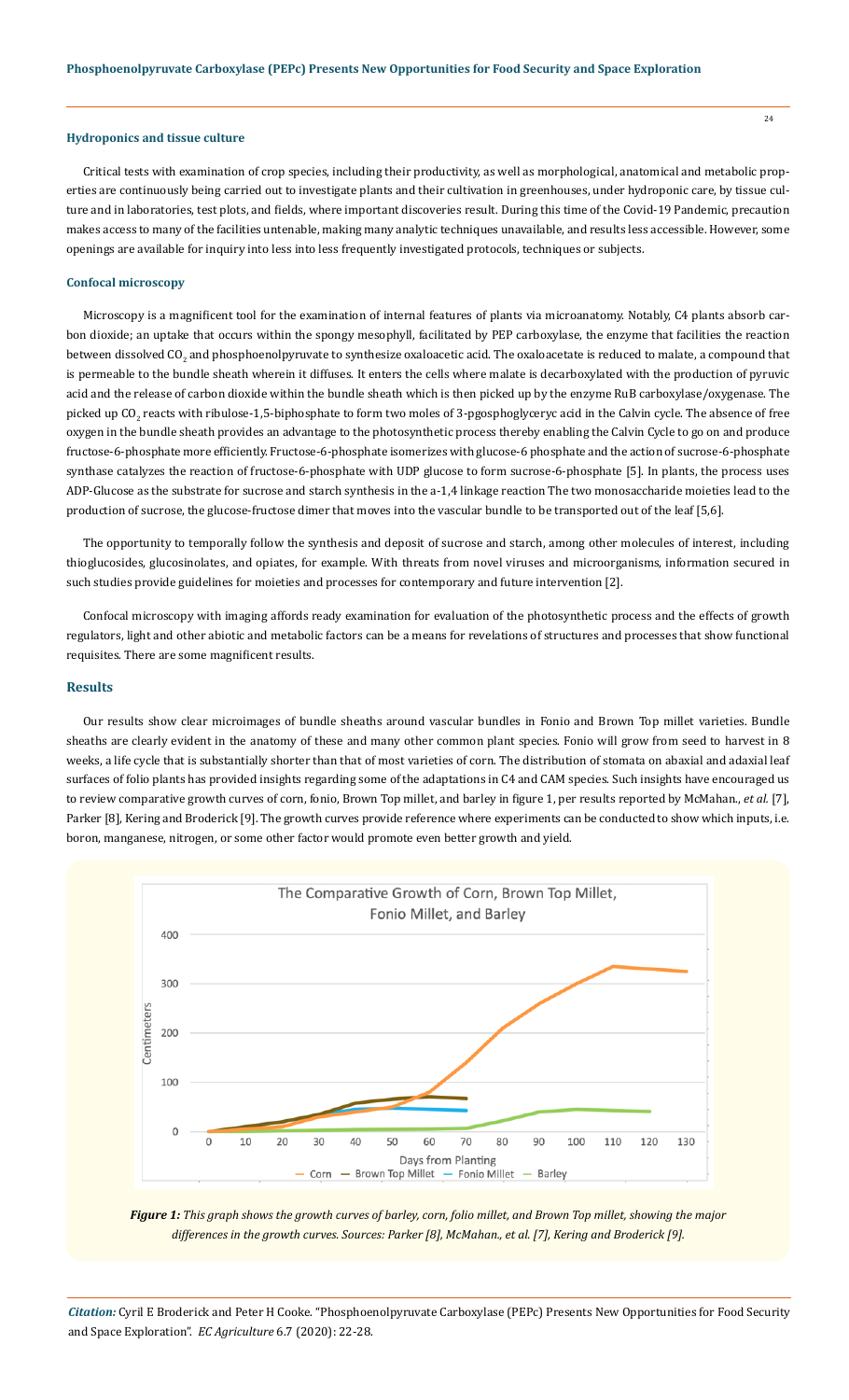Crops of corn and various millets abound in fields in diverse environmental conditions. Both types, however are warm season crops. They are temperature sensitive, but they tolerate a higher range of temperatures. Also, despite the high requirements for water, these species show high water-use efficiency. It is notable that while both corn and the millets are C4 plants, they are also monocots. However, there are C4 plants that are also dicots, including species of the *Atriplex* and *Amaranthus* genera [3].

The corn and millet species show stark contrast to C3 species which are increasingly very threatened by the current changing environment [10]. Nevertheless, it is important to take full advantage of all the benefits that can potentially accrue from different types and species of plants.

CAM species, such as the pineapple plant (*Ananas comosus*), although not the focus of this proposal, are also significant. They have no bundle sheaths but they too have this second photosynthetic enzyme, PEPc. These plants typically keep their stomata closed during the day, open them at night when they would not transpire much water but be able to pick up carbon dioxide from the atmosphere. By the reaction of phosphoenolpyruvate with CO<sub>2</sub>, phosphoenol pyruvate plus carbon dioxide yields foxaloacetate, which is stored in the vacuole then exported to the chloroplasts where they are used. When oxaloacetate is reduced to malate and malate is broken down to carbon dioxide and pyruvate, the pyruvate exits and the CO<sub>2</sub> is assimilated via the action of RuBPc/o in the Calvin cycle [11]. Two very interesting and useable species of CAM crop plants are the pineapple plant (*Ananas comosus*) and the purslane plant (*Portulaca* spp.) Pineapple is a delicious fruit, and purslane can be used as a vegetable in making tasty stew dishes.

Many C3 species are used to make most of the predominant food crops. No trees have been identified to have C4 or CAM physiology, but they too are important in maintaining atmospheric oxygen levels, producing wood, as well as producing the large diversity of fruits and nuts, among other features. Whereas most vegetable species are C3 plants, including collards, broccoli, radish, other members of the Mustard family (Brassicaceae), and the Capsicum peppers, tomatoes, Irish potatoes, and eggplant of the Solanaceae (Nightshade family), we must recognize the complementary value of these other crops.

#### **Discussion and Conclusion**

The indispensable need for plants for food as well as for the many secondary compounds, including medical substances, they produce, is abundant. This fact emphasizes the need these substances they provide for nutritional and health sustenance. This is evident in the food lines that are seen everywhere in the U. S., due to needs caused by the Covid-19 Pandemic. The circumstances are acute for many who are forced to seize all opportunities to contravene the current dilemma of shortages that are due to the emergency need to secure health and have adequate and nutritiously filling food, not ignoring the concurrent enormous economic challenges. Fonio, teff and Brown Top are three C4 grains that can be added to rice, wheat, and corn as major grain crops for the human diet and tor use as livestock feed. Additionally, contemporary science and technology must be called upon in addressing current food and feedstock inadequacies. As grains, folio and teff have low glycemic index, are gluten-free, and rich in methionine-cysteine abundant proteins and fiber [12]. In addition, the recommendation from the U. S. Academy of Sciences is to improve the exploitation of Fonio and some the other impressive plants. Experiments to discover new uses of plants and compounds or substances they produce as well as with our changing environment, the Covid-19 Pandemic is an appropriate time for innovation and to establish some new and important practices that are productive and which can change and improve our access to food, improve our health, and prosper our Nation.

We present a novel scheme here: Home Farming is the innovation. Every home and every household should continuously grow crops that they can eat and share with neighbors and the needy. They may also sell some, per community demands. Urban and suburban residents can readily adapt the practice. Notably, there is a large variety of fruits and vegetables [7,8] and production techniques have various dimensions, from potted pots of soil through greenhouse culture and hydroponics to biotechnology with *in-vitro* study and production [13,14]. Moreover, short-season tropical plant species have an added value due to their season-long warm temperature requirement [15]. With minimal training, many of these technique and practices can be made amendable and adopted by the general public.

*Citation:* Cyril E Broderick and Peter H Cooke. "Phosphoenolpyruvate Carboxylase (PEPc) Presents New Opportunities for Food Security and Space Exploration". *EC Agriculture* 6.7 (2020): 22-28.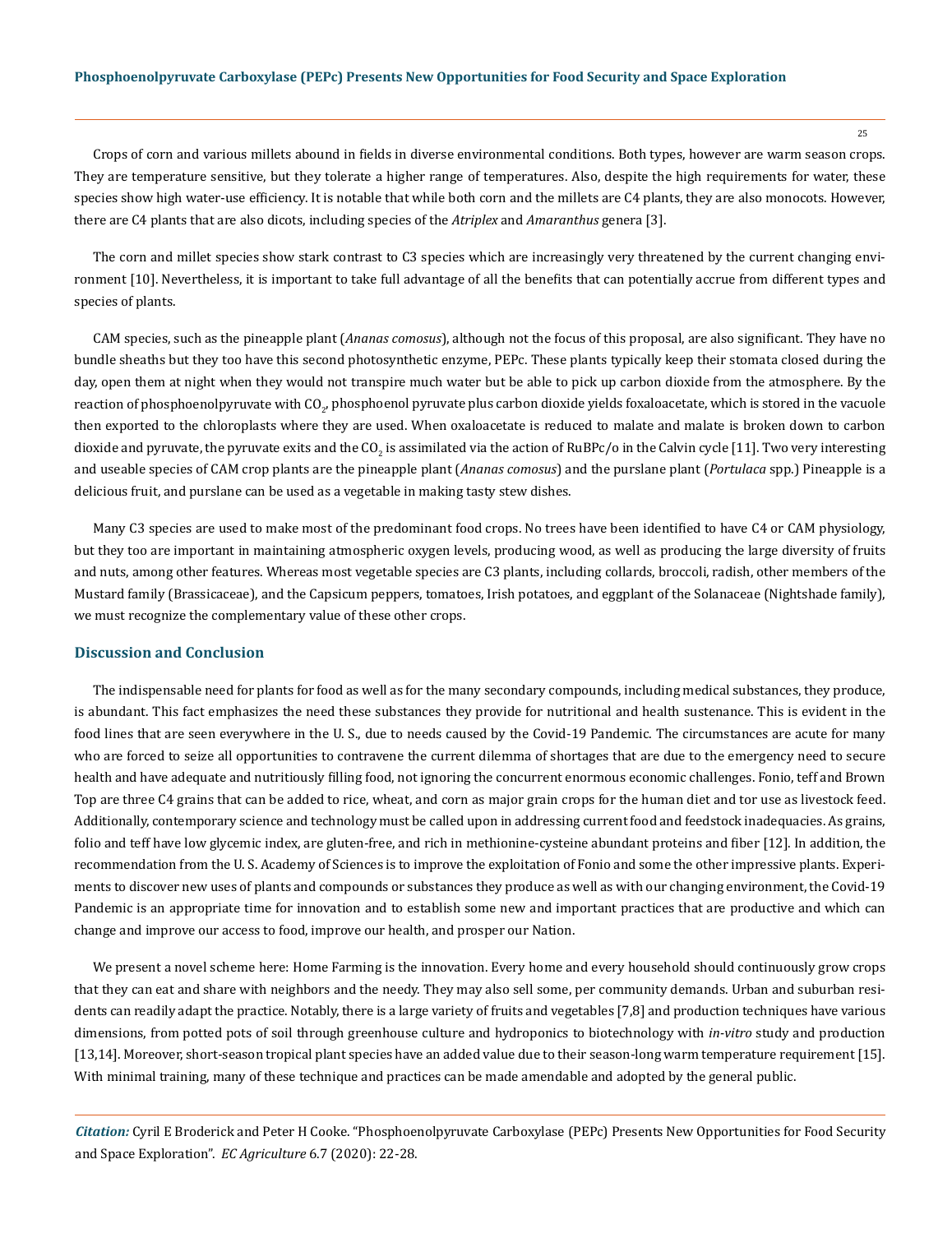26

Animal husbandry is rare nowadays in towns and cities, but new developments could make it necessary to raise chickens (*Gallus gallus domesticus*) for eggs, Guinea pigs (*Cavia porcellus*) and rabbits (several species in the Leporidae family) for meat. Rabbit-meat which is reportedly quite tasty. Guinea pigs supply meat to some 2 billion people per year in Peru. Animal feeding has grown to become a major specialty and Jurgens (2002) presents a comprehensive text that covers the scope of animal nutrition. Other than results from direct nutrition studies, plant chemistry presents lots of compounds in diets that present enormous advantage to various activities and facilities in our lives. Aspirin and morphine are two medicinal compounds, and cotton and rubber find utility in too many ways. Remember, every carbon atom in the leaf, the egg, milk, cheese, or meat comes directly or indirectly from the plant, and the biology and biophysical chemistry of plants hold millions of secrets that need to be revealed. In the study of capsaicin, the active ingredient in hot pepper (*Capsaicin chinense*), Broderick and Cooke [16] using confocal microscopy images, examined the storage of capsaicin in patches on the placenta of plants fruits (See figure 2).



*Figure 2: Confocal microimage from the fruit of the hot pepper plant (Capsicum chinense) illustrating the accumulation of capsaicin-rich deposits on the placenta of the fruit. Source: Broderick and Cooke [16].*

Last, space expeditions are the final frontier. President John F. Kennedy committed the United States to land a man on the moon before the end of the decade of the 1960's. He was successful in accomplishing that mission when Neil Armstrong walked on the moon in 1969. Since - in the years that followed - the U. S. has led several countries in the establishment and operation of the International Space Station (ISS). Despite usually being at loggerheads, the Americans and the Russians have found friendship in space.

The enormous success of investments in space has inspired many, and President Donald Trump on February 19, 2019, launched the Space Force. This initiative for the Space Force is under the auspices of the U. S. Air Force. There are major investments from the private sector in space ventures, and currently, major attention is being paid to space travel and research on the ISS. Also, preparations are underway to travel to inhabit other planets; currently, however, virtually all food consumed on the ISS is supplied from Earth. Experiments on the ISS have made some gain, reportedly producing edible lettuce (*Lactuca* spp.), but that level of production cannot sustain human

*Citation:* Cyril E Broderick and Peter H Cooke. "Phosphoenolpyruvate Carboxylase (PEPc) Presents New Opportunities for Food Security and Space Exploration". *EC Agriculture* 6.7 (2020): 22-28.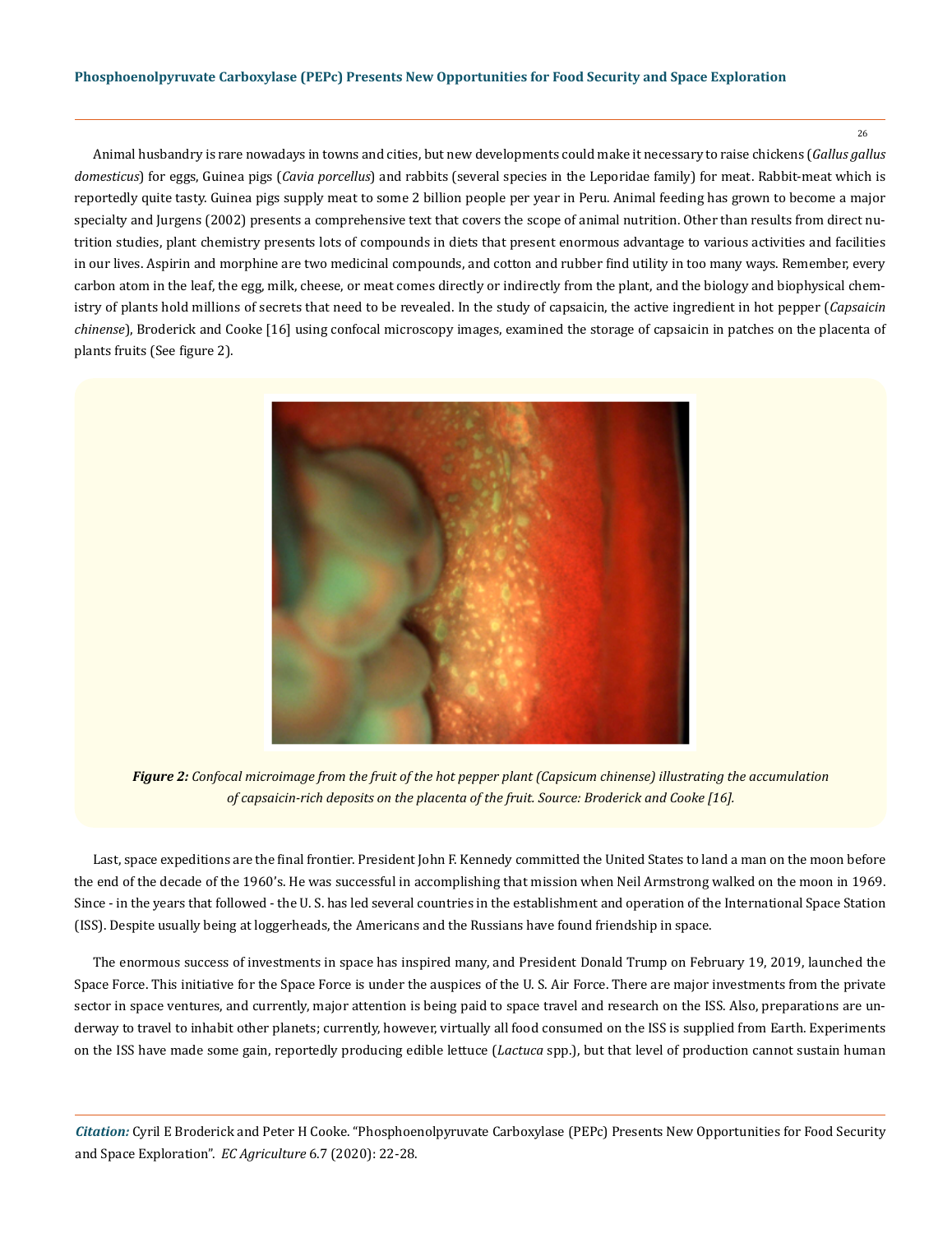livelihood. Moreover, reports of any livestock production in space for the crew and passengers is rare. Selected crops and similar adaptive practices can contribute and make significant breakthroughs.

Based on the strong desire for space expeditions, with the adoption of C4 grain plants such as Folio, Teff, and Brown Top millet, as well as selected C3 and CAM plants, producers will secure a great promise via selection, breeding, and gene manipulation via genetic engineering and biotechnology. Per research results from collaborating scientists producers would secure better yields and profits, and plant scientists would celebrate their successes.

Our desire also is to have more people attend our universities to pursue careers in the plant sciences. Notably, however, the plant sciences have been among a group of disciplines that show major underrepresentation, but the study of plants is indispensable to life. Similarly, as we remember results from late 18<sup>th</sup> century 11 investigations of plants (around 1775), Antoine Lavoisier and Joseph Priestley discovered oxygen [17-29].

## **Bibliography**

- 1. [bbc.com. The hidden hunger affecting billions \(2020\).](https://www.bbc.com/reel/video/p07fpr6l/the-hidden-hunger-affecting-billions)
- 2. Buchanan Bob B., *et al.* "Biochemistry and Molecular Biology of Plants". John Wiley and Sons, Hoboken, NJ, USA (2015).
- 3. Martin John., *et al.* ["Principles of Field Crop Production". Pearson Education, Inc., Upper Saddle River, New Jersey \(2006\): 07458.](https://www.pearson.ch/HigherEducation/Pearson/EAN/9780130259677/Principles-of-Field-Crop-Production)
- 4. National Research Council. "Lost Crops of Africa: Volume I: Grains". Washington, DC: The National Academies Press (1996).
- 5. Heldt Hans-Walter and Birgit Piechulla. "Plant Biochemistry, Fourth Edition". Academic Press, San Diego, CA (2011).
- 6. Taiz Lincoln and Eduardo Zeiger. "Plant Physiology. Fourth Edition". Sinauer Associates, Inc., Sunderland, Massachusetts (2006).
- 7. McMahan Margaret J., *et al.* "Hartmann's Plant Science: Growth, Development and Utilization of Cultivation". Third Edition. Pearson Education, Inc., Upper Saddle River, New Jersey (2002): 07458.
- 8. Parker Rick. "Introduction to Plant Science, Revised". David Thompson Learning, Inc. Delmar Learning (2000).
- 9. [Kering Maru K and Cyril Broderick. "Potassium and Manganese Fertilization and the Effects on Millet Seed Yield, Seed Quality, and](https://www.researchgate.net/publication/326654069_Potassium_and_Manganese_Fertilization_and_the_Effects_on_Millet_Seed_Yield_Seed_Quality_and_Forage_Potential_of_Residual_Stalks)  [Forage Potential of Residual Stalk".](https://www.researchgate.net/publication/326654069_Potassium_and_Manganese_Fertilization_and_the_Effects_on_Millet_Seed_Yield_Seed_Quality_and_Forage_Potential_of_Residual_Stalks) *Agricultural Sciences* 9.7 (2018): 13.
- 10. [Broderick CE. "Changes in the Climate at Harbel, Liberia".](https://www.tandfonline.com/doi/abs/10.1080/01448765.1995.9754733) *Biological Agriculture and Horticulture* 12 (1995): 133-149.
- 11. Lambers Hans., *et al.* "Plant Physiological Ecology". Springer-Verlag, New York (1998).
- 12. Kuta Danladi Dada., *et al.* "Potential role of new biotechnology tools for genetic improvement of "lost crops of Africa": the case of folio (*Digitaria exilis* and *Digitaria iburua*)". *African Journal of Biotechnology* 2.12 (2003): 580-585.
- 13. Kung Shain-dow and Charles J Arntzen. "Plant Biotechnology". Butterworth Publishers, a Division of Reed Publishing (USA) (1989).
- 14. Crispeels Maarten J and Paul Gepts. "Plants, Genes and Agriculture: Sustainability through Biotechnology". Oxford University Press, Sinauer Associates, USA (2018).
- 15. Wrigley Gordon. "Tropical Agriculture: The Development of Production". Faber and Faber, 2 Queen Square, London (1971).
- 16. Broderick CE and PH Cooke. "Fruit composition, tissues, and localization of antioxidants and capsaicinoids in Capsicum peppers by fluorescence microscopy". B. Patil (Edition.) Proceedings II<sup>nd</sup> IS on Human Health Effects of F and V. Acta Hort 841, ISHS (2009).

*Citation:* Cyril E Broderick and Peter H Cooke. "Phosphoenolpyruvate Carboxylase (PEPc) Presents New Opportunities for Food Security and Space Exploration". *EC Agriculture* 6.7 (2020): 22-28.